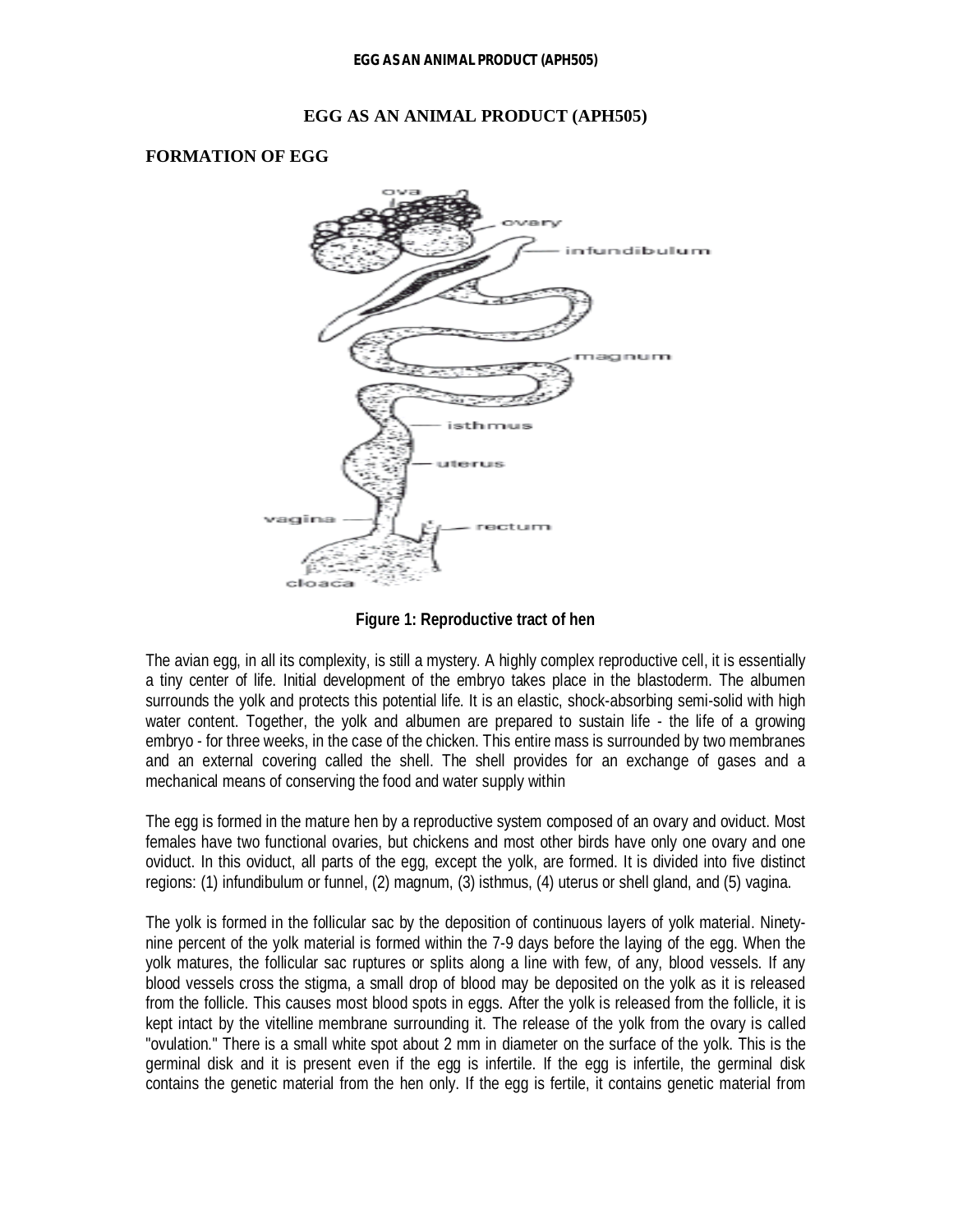both parents and is where embryonic development begins. The yolk material serves as a food source for embryonic development.

After its release from the follicle, the yolk falls into the hen's abdominal cavity. The infundibulum of the oviduct quickly engulfs the yolk with its thin, funnel-like lips. The yolk quickly enters the magnum section of the oviduct where the dense portion of the albumen is added. The shape of the egg is largely determined in this section.

The magnum of the oviduct is divided from the isthmus by a narrow, translucent ring without glands. The isthmus is smaller in diameter than the magnum. It is here the two shell membranes form. The shell membranes loosely contain the yolk and dense white until the rest of the albumen is added in the uterus.

The egg white (albumen) is produced by the oviduct. There are four types of egg white. The outer thin white is a narrow fluid layer next to the shell membrane. The outer thick white is a gel that forms the center of the albumen. The inner thin white is a fluid layer located next to the yolk. The inner thick white (chalaziferous layer) is a dense, matted, fibrous capsule of albumen around the vitelline membrane of the yolk. The matted fibrous capsule terminates on each end in the chalazae, which are twisted in opposite directions and serve to keep the yolk centered. The chalazae are twisted so that the germinal disk always orients itself upwards. During storage, however, the thick albumen becomes thinner allowing greater movement of the yolk.

The shell is added in the uterus or shell gland portion of the oviduct. The shell is composed mainly of calcium carbonate. It takes about 20 hours for the egg shell to form. If the hen lays brown eggs, the brown pigments are added to the shell in the last hours of shell formation.

The chalazae, two cord-like structures which keep the yolk centered in the egg, first appear in the uterus. The chalazae also function as an axis around which the yolk can rotate and keep the germinal disc in hatching eggs uppermost at all times.

In the last portion of the oviduct, the vagina, a thin, protein coating called "bloom" is applied to the shell. The cuticle somewhat seals the pores and is useful in reducing moisture losses and in preventing bacterial penetration of the egg shell. Much of the cuticle is removed from table eggs when they are mechanically washed. To replace the cuticle, table eggs are often sprayed with a light mineral oil mist. The egg passes through the oviduct small end first, but is laid large end first. In the vagina, the egg is turned horizontally just before laying. If the hen is disturbed on the nest, the egg may be prematurely layed small end first. "Oviposition" is the act of pushing the egg from the oviduct.

When the egg is laid it is at the same temperature as the hen's body (about 105°F). As the egg cools to ambient temperature, the egg contents contract and the two shell membranes separate, generally at the large end of the egg, forming the air cell. The outer membrane sticks to the shell while the inner membrane sticks to the albumen. During storage, the egg loses water by evaporation, causing the air cell to enlarge.

#### **Egg Formation Timeline**

The average time an ovum spends in each structure as it passes down the oviduct Infundibulum: about 15 minutes Magnum: 2-3 hours Isthmus: 1½ hour Uterus: about 20 hours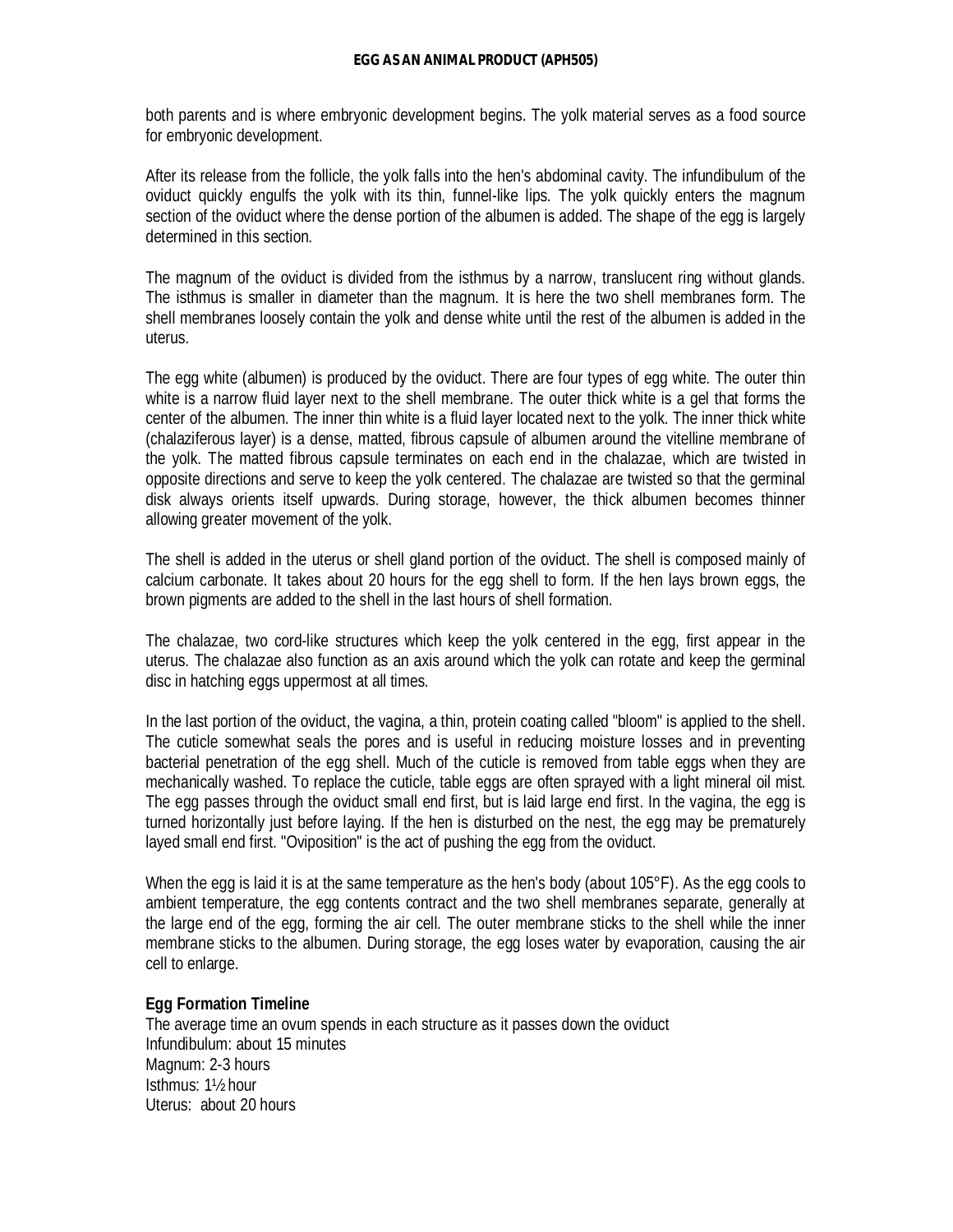



**Figure 2: diagram of an egg**

#### **Egg sizes**

Eggs are sorted into five different sizes according to weight: Jumbo, Extra Large, Large, Medium, Small, and Pee Wee. The following are the weight standards and approximate nutritional values associated with each of these sizes:

#### **UK egg sizes US egg sizes**

| New Size   | Weight        | Egg sizes   | Ave |
|------------|---------------|-------------|-----|
| Very Large | $73q + over$  | Jumbo       | 71g |
| Large      | $63 - 73q$    | Extra-large | 64g |
| Medium     | $53 - 63q$    | Large       | 57g |
| Small      | $53q + under$ | Medium      | 50g |

| New Size   | Weight        | Egg sizes   | Average weight |
|------------|---------------|-------------|----------------|
| Very Large | $73q + over$  | Jumbo       | 71g            |
| Large      | $63 - 73q$    | Extra-large | 64q            |
| Medium     | $53 - 63g$    | Large       | 57q            |
| Small      | $53q +$ under | Medium      | 50q            |
|            |               | Small       | 43q            |
|            |               | Peewee      | 35q            |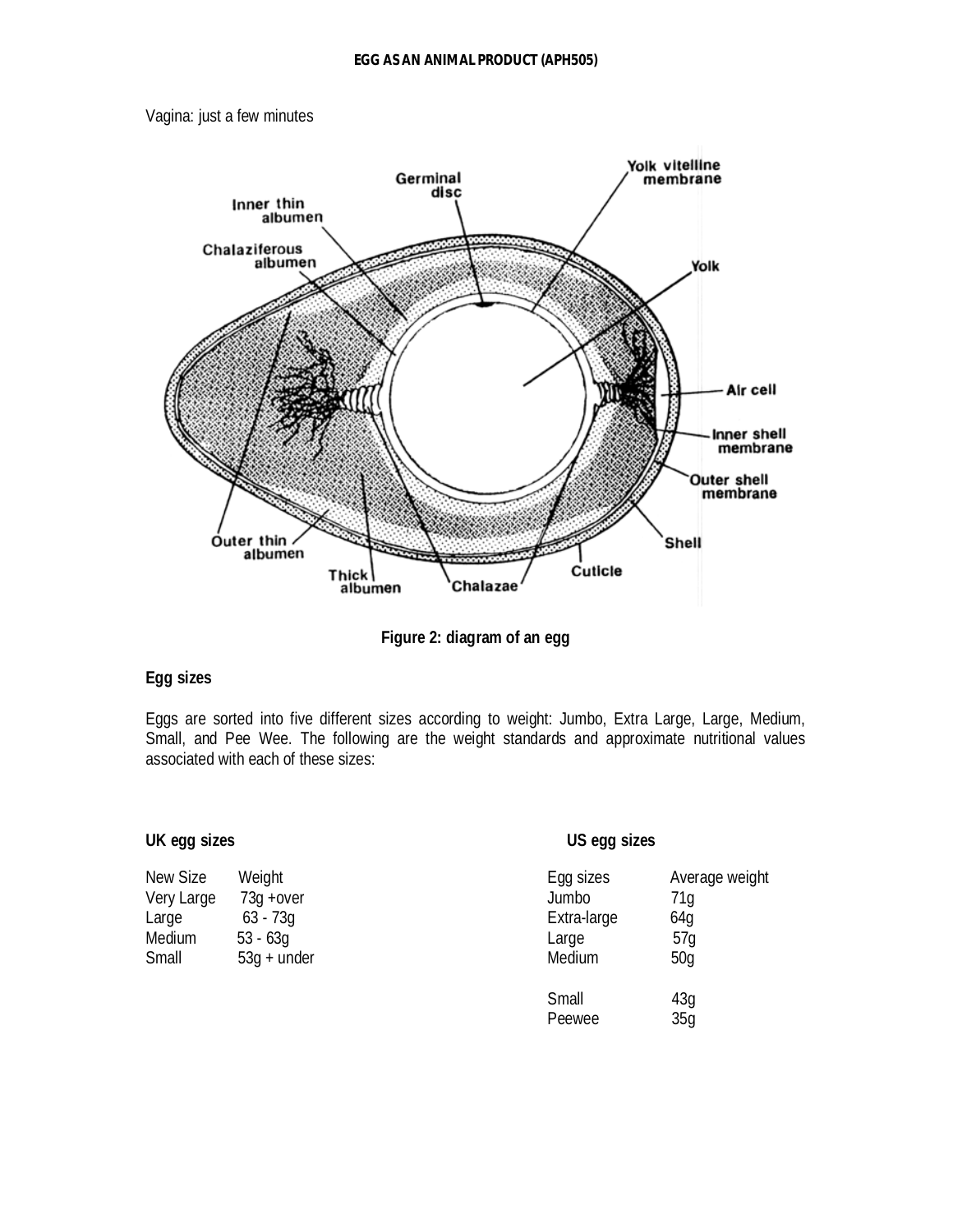#### **The nutritive value of the egg**

The egg is one of the most complete and versatile foods available. It consists of approximately 10% shell, 58% white and 32% yolk. Neither the colour of the shell nor that of the yolk affects the egg's nutritive value. The average egg provides approximately 313 kilojoules of energy, of which 80% comes from the yolk.

The nutritive content of an average large egg (containing 50 g of edible egg) includes:

6.3 g protein

0.6 g carbohydrates

5.0 g fat (this includes 0.21 g cholesterol).

Egg protein is of high quality and is easily digestible. Almost all of the fat in the egg is found in the yolk and is easily digested.

#### **Vitamins**

Eggs contain every vitamin except vitamin C. They are particularly high in vitamins A, D, and B12, and also contain B1 and riboflavin. Provided that laying hens are supplemented according to the Optimum Vitamin Nutrition concept. Eggs are an important vehicle to complement the essential vitamin supply to the human population.

#### **Minerals**

Eggs are a good source of iron and phosphorus and also supply calcium, copper, iodine, magnesium, manganese, potassium, sodium, zinc, chloride and sulphur. All these minerals are present as organic chelates, highly bioavailable, in the edible part of the egg.

### **Egg Grades**

Grading is a form of quality control used to divide a variable commodity or product into a number of classes. The United States Department of Agriculture (USDA) standards for quality of individual shell eggs were developed on the basis of both interior and exterior quality factors. Commercially, eggs are graded simultaneously for exterior and interior quality. When determining the grade of an egg, the factor with the lowest grade will determine the overall grade of the egg. In the United States, egg grades include AA quality, A quality, B quality, and dirty. Only AA and A quality eggs are sold for supermarkets.

### **Egg Quality**

Egg quality is a general term which refers to several standards which define both internal and external quality. External quality is focused on shell cleanliness, texture and shape, whereas internal quality refers to egg white (albumen) cleanliness and viscosity, size of the air cell, yolk shape and yolk strength.

### **Egg Size**

The size of an egg is controlled by many factors. Among these factors including individual genetic markers, stage of sexual maturity, age, drugs and some dietary nutrients available to the bird. The most important nutritional factors known to affect egg size are protein and amino acid adequacy of a diet and linoleic acid.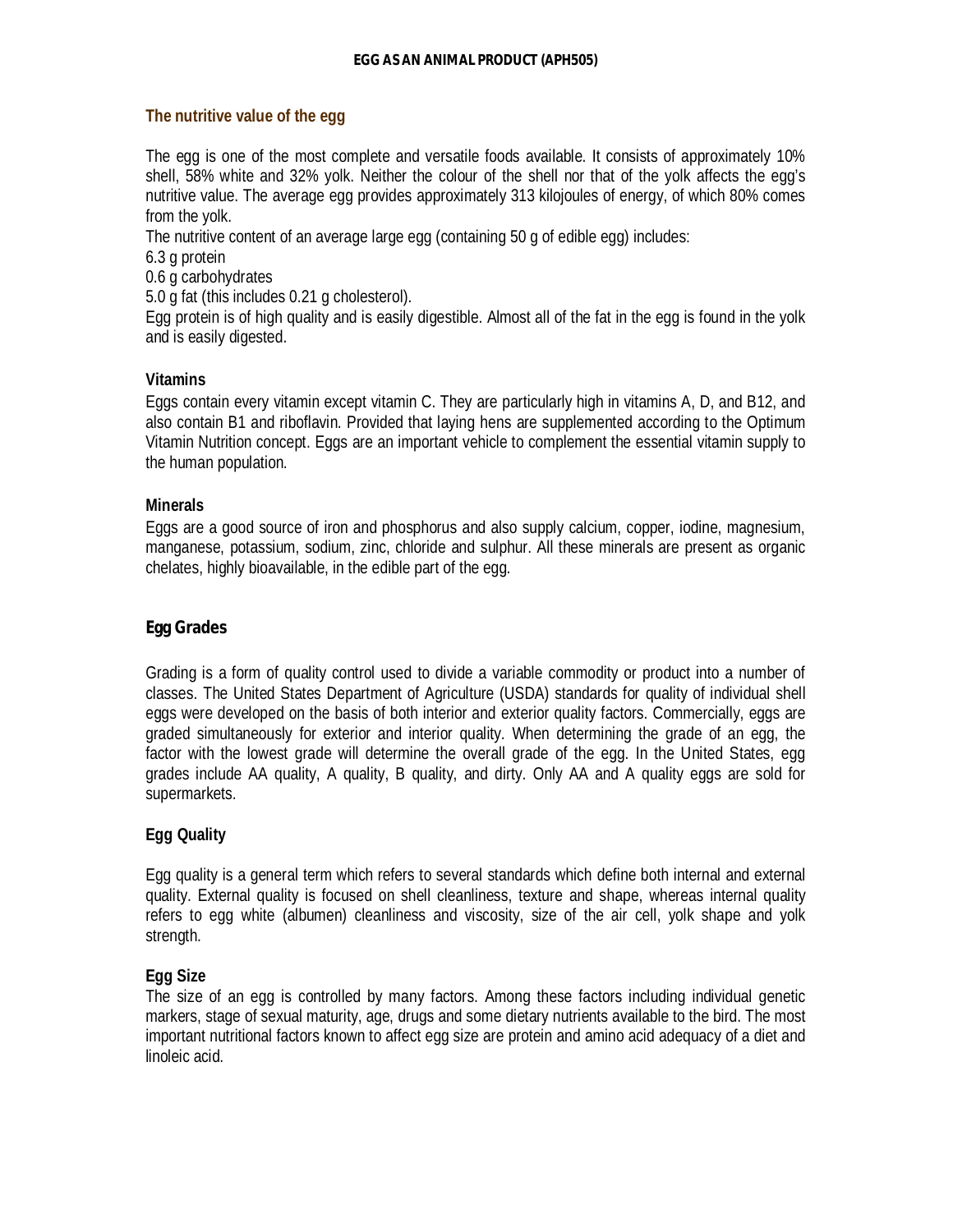#### **Egg Shell Quality**

Shell colour comes from pigments in the outer layer of the shell. Shell colour is primarily a **breed characteristic,** although there is often variation among individual hens in a particular flock even when all are of the same breed and variety. Egg shells of commercial breeds of chickens are white or brown. Breeds with white **c** ordinarily lay white eggs while breeds with red earlobes ordinarily lay brown eggs. White eggs are most in demand among American buyers. In some parts of the country, however, particularly in New England, brown shells are preferred. The Rhode Island Red, New Hampshire and Plymouth Rock are breeds that lay brown eggs. Since brown-egg layers are slightly larger birds and require more food, brown eggs are usually more expensive than white. While darker coloured brown eggs tend to have thicker shells, shell colour has nothing to do with egg quality, flavour, nutritive value, or cooking characteristics.

The appearance of the egg, as influenced by severity of defects, is important for consumer appeal. Egg shells are evaluated on the basis of cleanliness, shape, texture, and soundness.

#### **Cleanliness**

Most eggs are clean when they are laid, but they can become contaminated with manure or other foreign material. In the United States, an egg with manure or adhering material on the shell cannot be marketed. It is classified as dirty and cannot be used for human consumption. Eggs with stained shells are unattractive in appearance and cause eggs to be downgraded to B quality or dirty depending on the severity of the stain.

#### **Shape**

The "normal" chicken egg is elliptical in shape. Eggs that are unusual in shape, such as those that are long and narrow, round, or flat-sided cannot be placed in Grades AA or A. Round eggs and unusually long eggs have poor appearance and do not fit well in cartons so are much more likely to be broken during shipment than are eggs of normal shape.

#### **Texture**

An egg shell that is smooth is preferred since rough-shelled eggs fracture more easily and have poor appearance. Eggs with extremely rough or uneven shells are downgraded to B quality.

Some eggs have a rough pimply appearance. The pimples (calcium deposits) are distortions to the shell. Infection is not responsible because pimpling also occurs in disease-free flocks. The defect may be partly hereditary.

Mottled shells have pale translucent spots (sometimes called "windows") of various sizes. Such eggs appear normal when laid. The mottling develops later and may be noticeable half an hour after laying, although it is more easily detected a day later. This abnormality is inherited, although a similar effect can be induced artificially, such as when a wet, newly laid egg slides across the wire cage floor instead of rolling, or when a hen's toenail scratches the surface of a recently laid egg.

#### **Soundness**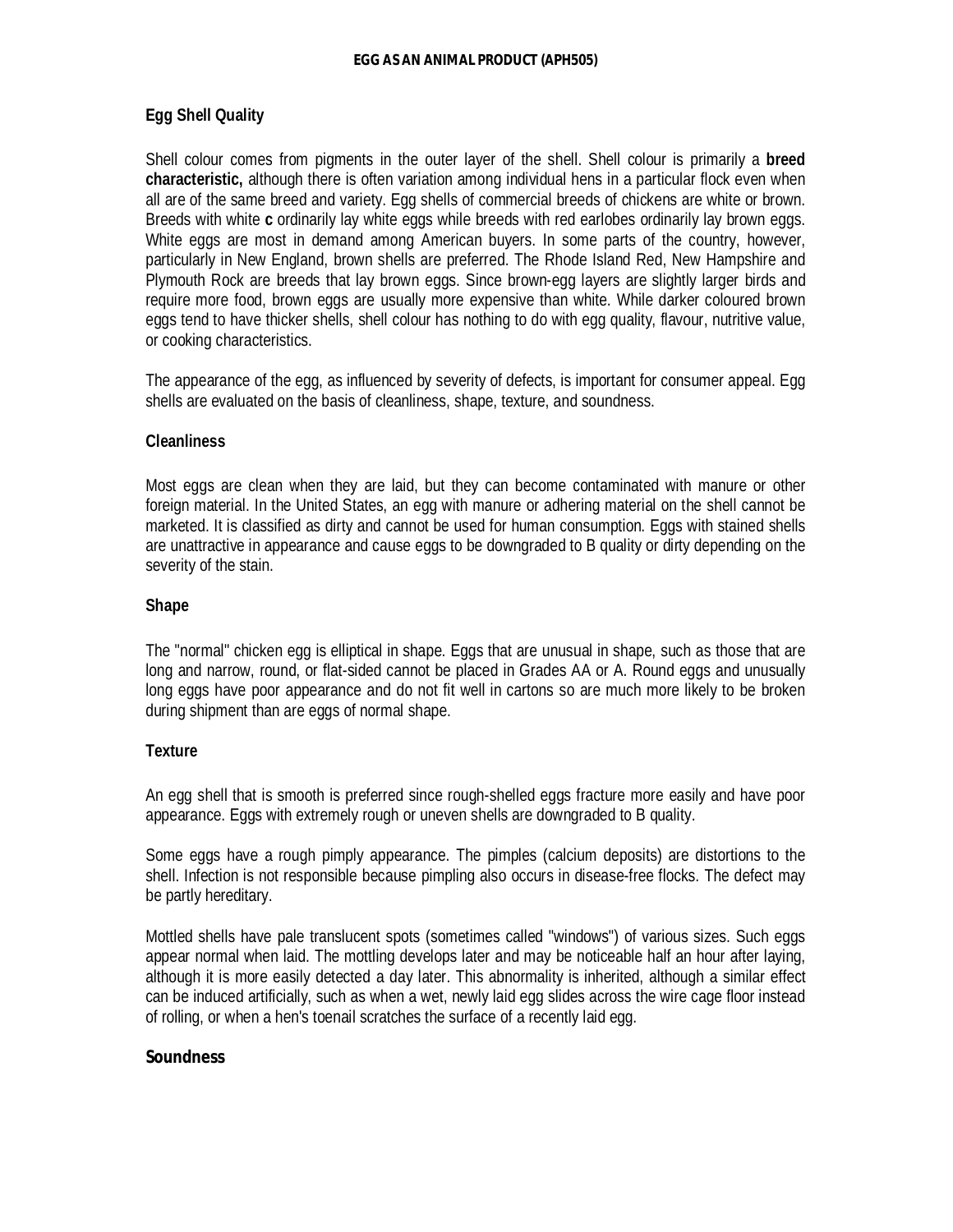"Body checks" are eggs with shells that have been cracked during shell calcification in the hen and have had a layer of calcium deposited over the crack(s) before the egg is laid. Some body checks are covered by a relatively thick layer of calcium before being laid so are not easily detected unless eggs are candled. Other body checks are only covered by a thin calcium layer before being laid so they are easily detected.

The incidence of body checks will increase if hens are excited in the afternoon or early evening just as the egg shell begins to form in the oviduct. It is important, therefore, to keep hens as calm as possible, especially during the late afternoon and at night.

Body checks sometimes appear as ridges or bulges on the shell. Depending upon the extent and severity of the ridge or bulge, or the ease of detecting the checked area, body checks may be classified as B quality. These shells are usually weaker than normal shells, are more likely to break in shipment, and they lack consumer appeal.

Sometimes eggs have thin spots in the shell. The thin spots may appear gray and the shell is more likely to break in these areas.

### **Factors Affecting Shell Quality**

Poor shell quality can result in downgrading. Producers should be aware of these factors so they can take preventive actions to minimize the occurrence of costly downgrades. Management plays an important role in controlling all of these factors to produce eggs of high quality. To assure the production of high quality eggs, one should select a strain of birds known to produce eggs of good quality because egg quality is a heritable characteristic. Avoid prolonged periods of temperature above 86°F in the laying house, if possible. Use high quality feeds and adjust feed formulations according to feed intake and the age of the hens. Practice the necessary steps to prevent disease and other physiological disturbances in the flock. The time pullets start to lay can be regulated by controlling feed and light in a planned program. Because egg quality decreases with the **age of the hen**, the number of years to keep a hen should be considered in relationship to all aspects of the production plan.

If one **disease** had to be singled out as being responsible for the majority of the economically significant production losses in egg layers, it would be infectious bronchitis. Not only is egg shell quality affected, but internal egg quality also declines. Watery whites are very common and can persist for long periods after egg production returns. Also, an infectious bronchitis outbreak can result in a palecoloured shell in brown eggs. However, other factors, such as **stress,** are also responsible for causing a pale-coloured shell.

Another disease which may affect shell quality is Egg Drop Syndrome 76 (EDS 76). EDS 76 was first identified in Britain in 1976. A vaccine was quickly developed and the disease seemed to disappear. However, it has recently reappeared in the Netherlands. The disease is mainly characterized by a drop in egg production early in lay, or by a sudden fall in production at a later stage in the laying period. In the beginning the symptoms include shell-less eggs and thin-shelled eggs, deformed eggs, and, in the case of brown eggs, a loss of shell colour. In addition, the whites of these eggs are very watery, and there is considerable variation in egg weight.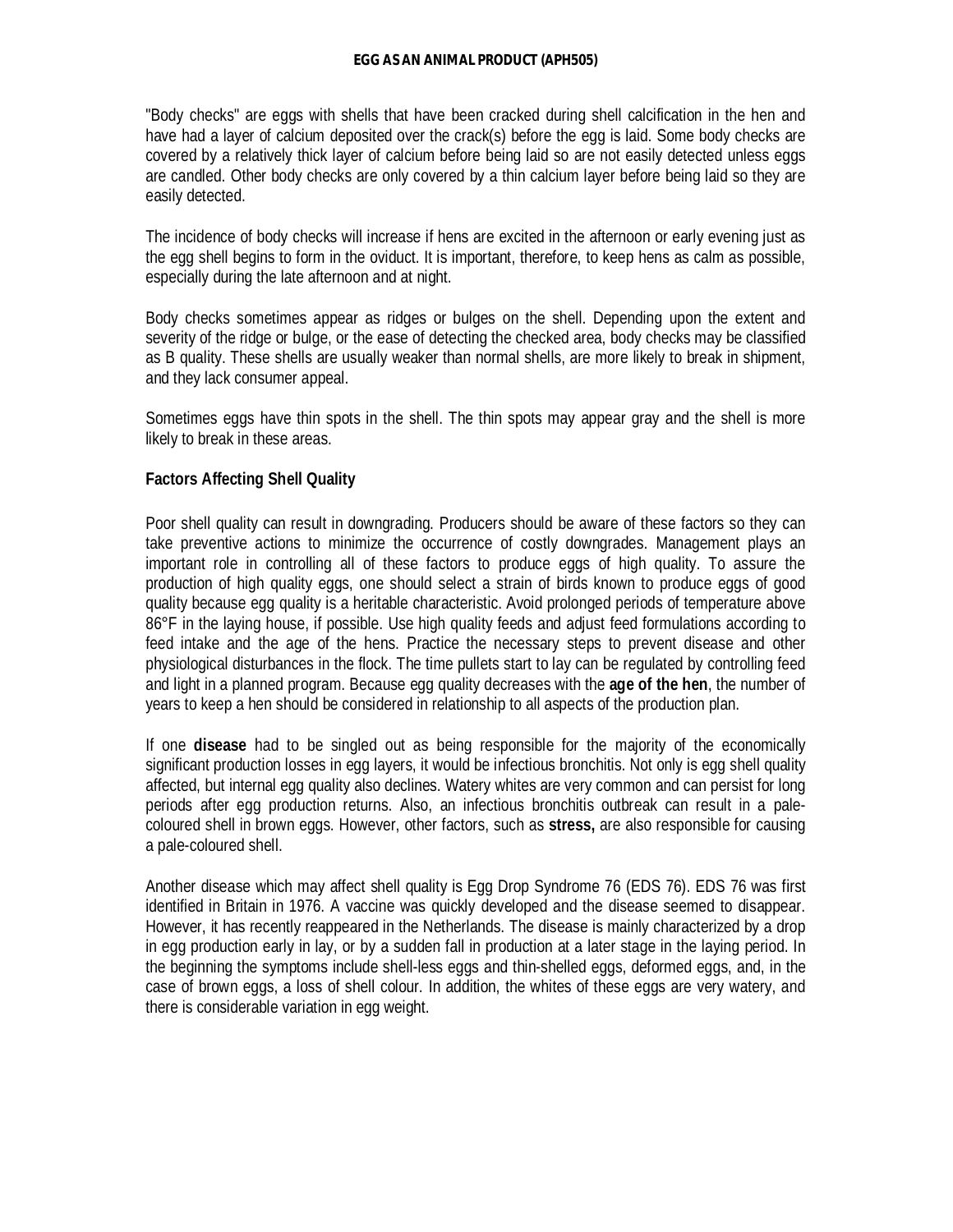#### **Internal Egg Quality**

Interior egg quality is based on air cell size, albumen quality, yolk quality, and the presence of blood or meat spots

#### **Albumen Quality**

The albumen has a major influence on overall interior egg quality. Thinning of the albumen is a sign of quality loss. When a fresh egg is carefully broken out onto a smooth flat surface, the round yolk is in a central position surrounded by thick albumen. When a stale egg is broken out, the yolk is flattened and often displaced to one side and the surrounding thick albumen has become thinner, resulting in a large area of albumen collapsed and flattened to produce a wide arc of liquid.

Properly refrigerated eggs stored in their carton in a home refrigerator will change from AA-grade to Agrade in about 1 week and from A-grade to B-grade in about 5 weeks. However, a properly handled and refrigerated intact egg will retain its nutritional value and wholesomeness for a considerably longer time.

**Egg yolk** from a newly laid egg is round and firm. As the egg gets older, the yolk absorbs water from the egg white, increasing its size. This produces an enlargement and weakness of the vitelline membrane; the yolk looks fl at and shows spots. As soon as the egg is laid, its internal quality starts to decrease: the longer the storage time, the more the internal quality deteriorates. However, the chemical composition of the egg (yolk and white) does not change much. Increases in albumen pH are due to  $CO<sub>2</sub>$  loss through the shell pores, and depend on dissolved  $CO<sub>2</sub>$ , bicarbonate ions, carbonate ions and protein equilibrium. Bicarbonate and carbonate ion concentration is affected by the partial CO<sub>2</sub> pressure in the external environment.

In newly laid eggs, the yolk pH is in general close to 6.0; however, during storage it gradually increases to reach 6.4 to 6.9. Egg quality preservation through handling and distribution is dependent on constant care from all personnel involved in these activities. The quality of the egg once it is laid cannot be improved, so efforts to maintain its quality must start right at this moment. The decrease in internal egg quality once the egg is laid is due to the loss of water and  $CO<sub>2</sub>$ . In consequence, the egg pH is altered, resulting in watery albumen due to the loss of the thick albumen protein structure. The cloudy appearance of the albumen is also due to the  $CO<sub>2</sub>$ ; when the egg ages, the  $CO<sub>2</sub>$  loss causes the albumen to become transparent, compared with fresh eggs.

To minimize egg quality problems two things are important: frequent egg collection, mainly in the hot months, and rapid storage in the cool room. The best results are obtained at a temperature of 10 °C.

There are six main factors affecting internal egg quality: disease, egg age, temperature, humidity, handling, and storage.

**Disease:** Newcastle disease and infectious bronchitis produce watery albumen, and this condition may persist for long periods after the disease outbreak has been controlled.

**Egg age:** eggs several days old show weak and watery albumen, and the CO<sub>2</sub> loss makes the content alkaline, affecting the egg flavour.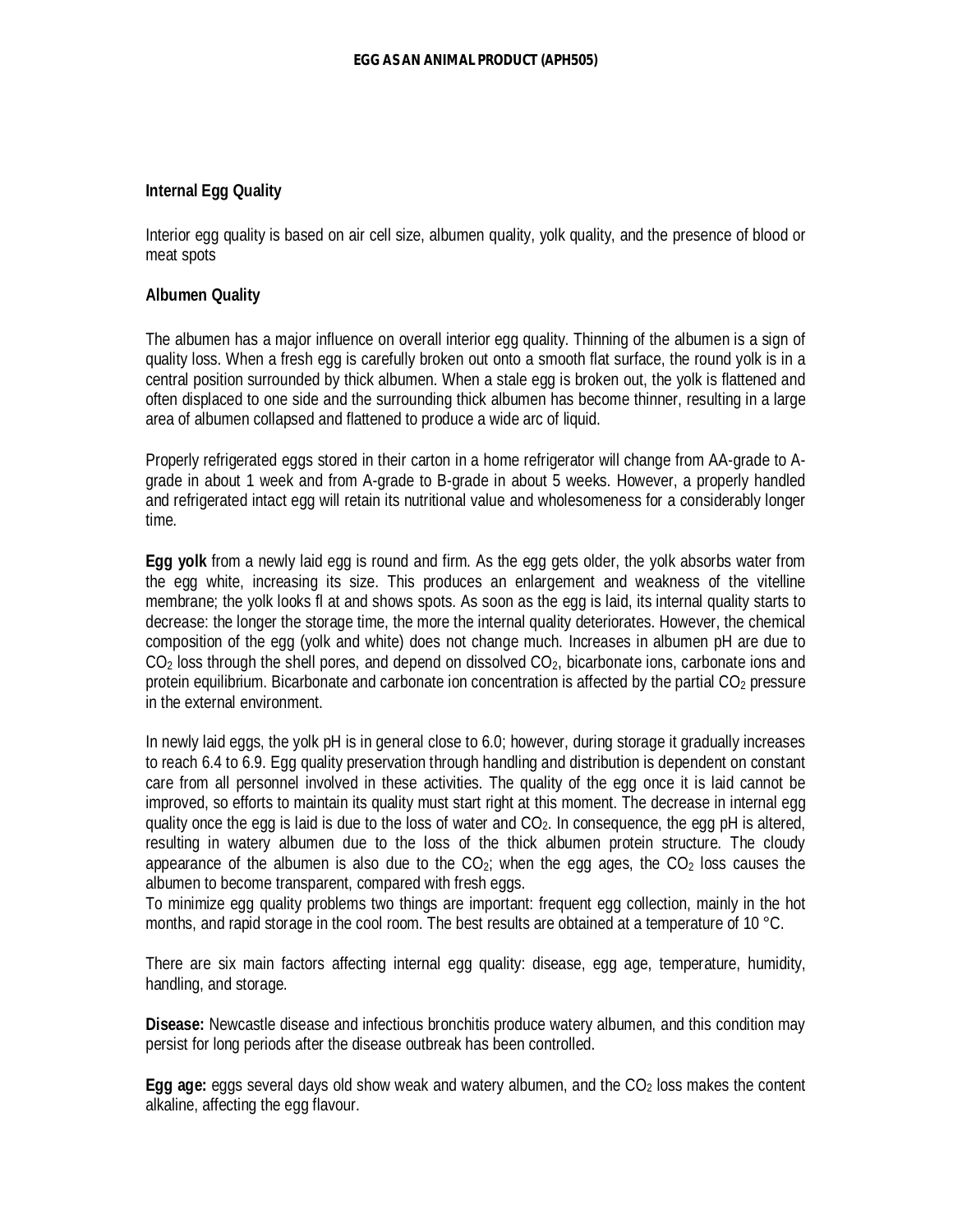**Temperature:** high temperatures cause a rapid decrease in internal quality. Storage above 15.5 °C increases humidity losses.

**Humidity:** high relative humidity (RH) helps to decrease egg water losses. Storage at an RH above 70% helps to reduce egg weight losses and keeps the albumen fresh for longer periods of time.

**Egg handling:** rough handling of the eggs not only increases the risk of breaking the eggs, but also may cause internal egg quality problems.

**Storage:** eggs are very prone to take on the odours of other products stored with them; separate storage is therefore advised.

The variables mentioned above are particularly important to ensure that a 1-week-old egg, properly handled, can be as fresh as a day-old egg kept at room temperature.

If the egg is properly handled during shipment and distribution, it will reach the consumer's table with adequate freshness.

#### **Storage of Eggs**

- 1. Store eggs small end down in an egg carton to keep the air cell stable.
- 2. Date carton so you can use or sell the oldest eggs first and rotate your extra eggs. Try to use or sell all eggs before they are three weeks old.
- 3. Store eggs at 50-55oF and 70-75% relative humidity.
- 4. Never store eggs with materials that have an odour. Eggs will pick up the odours of apples, fish, onions, potatoes and other food or chemicals with distinct odours.
- 5. Never hold eggs at or above room temperature or at low humidity more than necessary. Leaving eggs in a warm, dry environment will cause interior quality to drop quickly.

#### **How to Tell If Eggs are Still Good**

Have a carton of eggs that have passed their use-by date? Here's how to test to see if they are still good:

\*Fill a bowl with cold water and place your first egg inside. If the egg sinks to the bottom, it's fresh. If the egg sinks to the bottom, but stands on its point, it's still good but needs to be used soon. If the egg floats to the top, it needs to be discarded.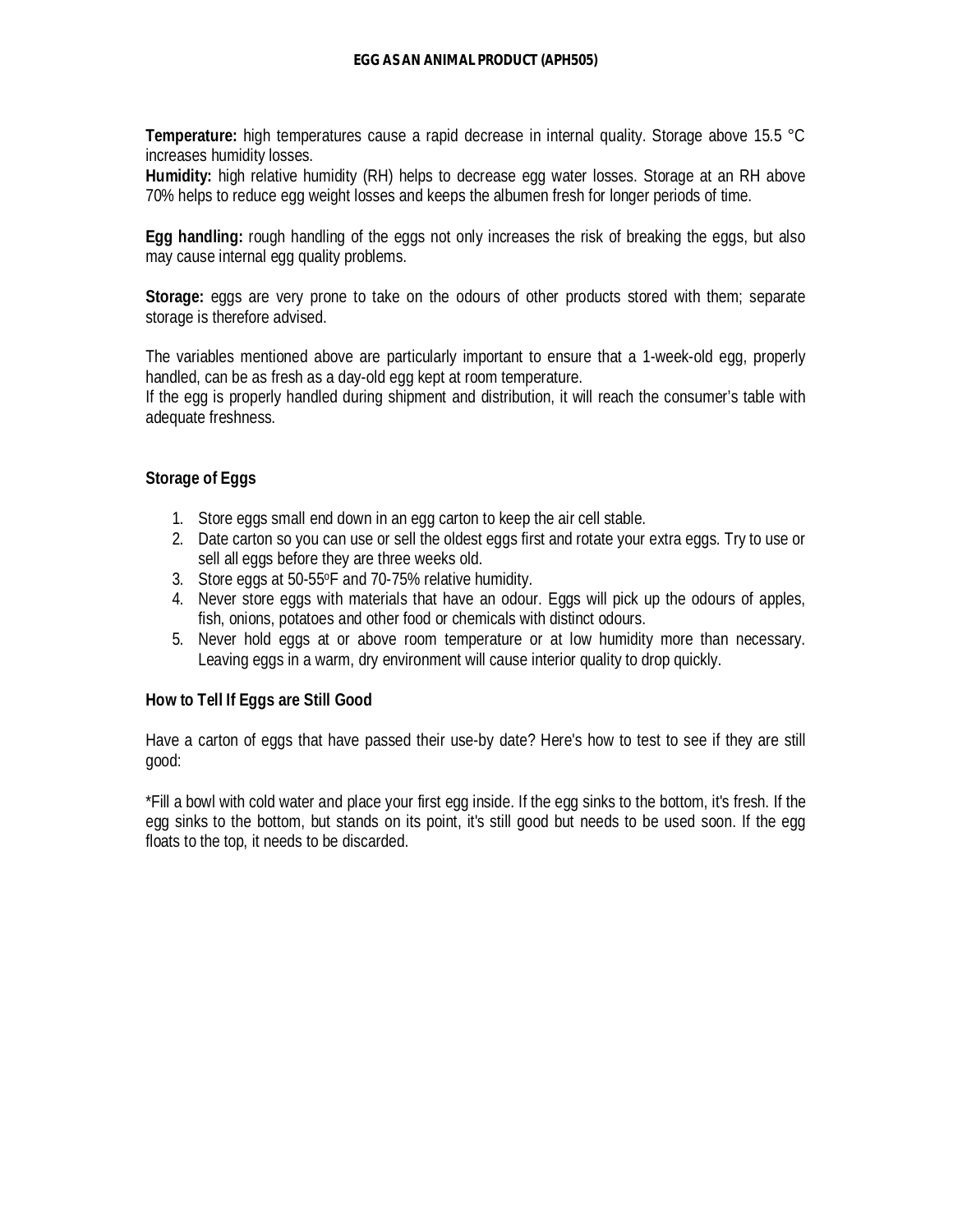#### **USES OF EGG**

**Binder:** One of the uses of eggs is as a binder. A binder helps other ingredients bind together (eggs are used to help bind together meatballs, meatloaf and flour mixtures). When eggs are heated they coagulate, this helps stick together the ingredients they are mixed with.

**Coating:** Another use of eggs is as a coating agent. The breading on fried chicken sticks because the chicken is dipped into an egg then a flour or crumb mixture. The eggs help hold the crumb mixture to the food when heated during the cooking process.

**Thickening:** Eggs have thickening properties. The protein in eggs will thicken when heated and become firm. If an egg is overheated or cooked for too long of a time it will become rubbery and tough in texture. Eggs are often used in custards and sauces to thicken the finished product.

**Emulsifier:** Eggs are an **emulsifier.** An emulsifier permits small globules of one liquid to be interdispersed in another liquid. For example in mayonnaise the egg acts as an emulsifying agent in keeping the oil and vinegar mixed as one product and not separating out. Eggs also are emulsifiers in cakes.

**Crystallization:** When a liquid freezes, ice crystals form. When eggs are added to a mixture, it helps prevent these crystals from forming. That is why another use of eggs is the prevention of **crystallization**.

**Clarifier:** The one use of the egg you probably are not very familiar with is using eggs as a **clarifier**. The egg is used to make a broth clear. Any unwanted particles in the broth will stick to the egg as it coagulates in the broth. The cooked egg is then removed.

**Leavening:** One of the most common uses of eggs is as a **leavening agent.** A leavening agent helps to make a cooked product rise. When eggs are beaten they hold air. When heat is added the structure will coagulate and traps the air. This is what gives angel food cakes, meringues and soufflés their light and fluffy texture.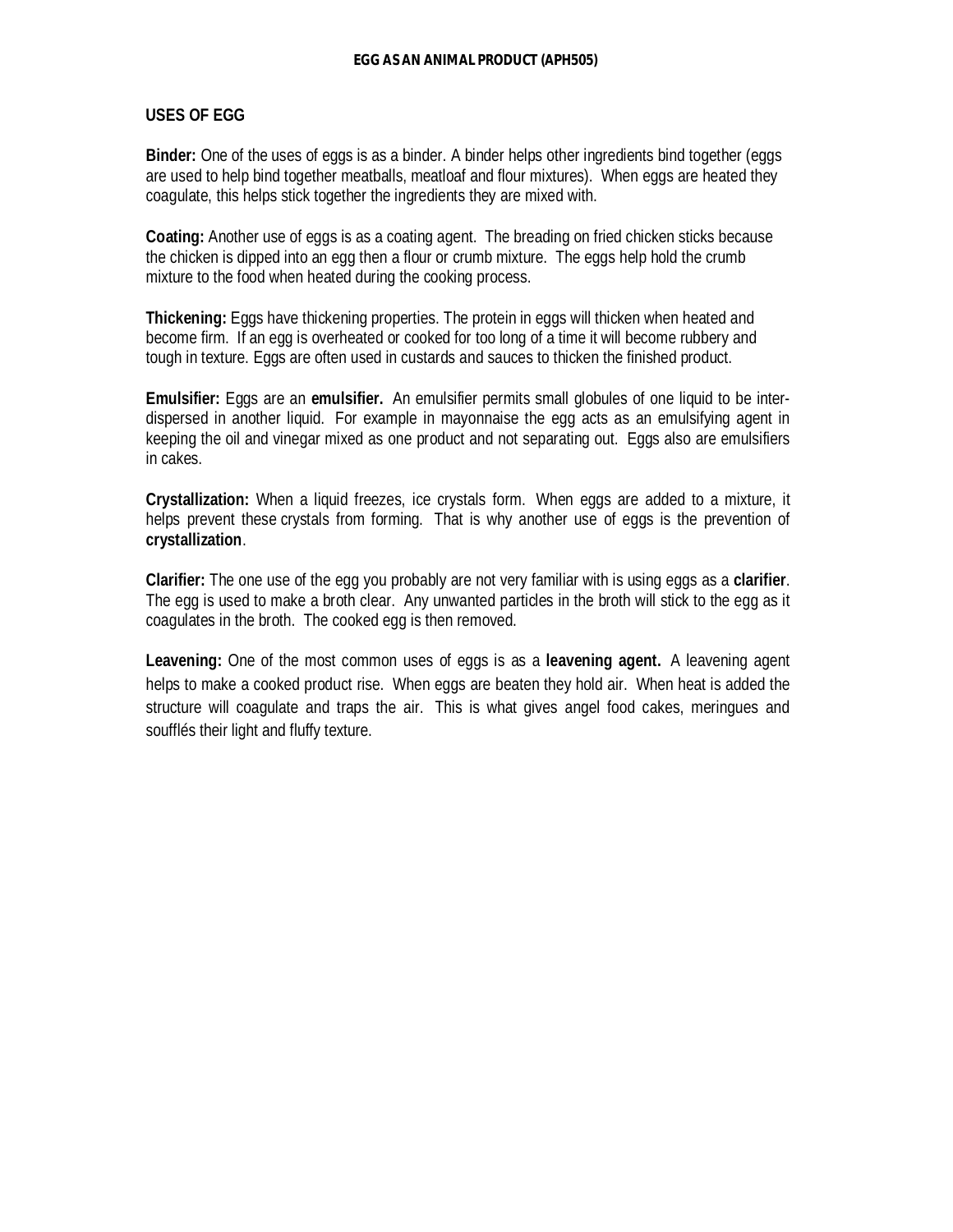## **EGG POWDER PRODUCTION**

• **Egg Products Processing and distribution Module**

**Eggs from Production Farm Saline test Breaking** Homogenization **- Pasteurization (liquid eggs only) Spray Drying Cooling Milling Packaging**